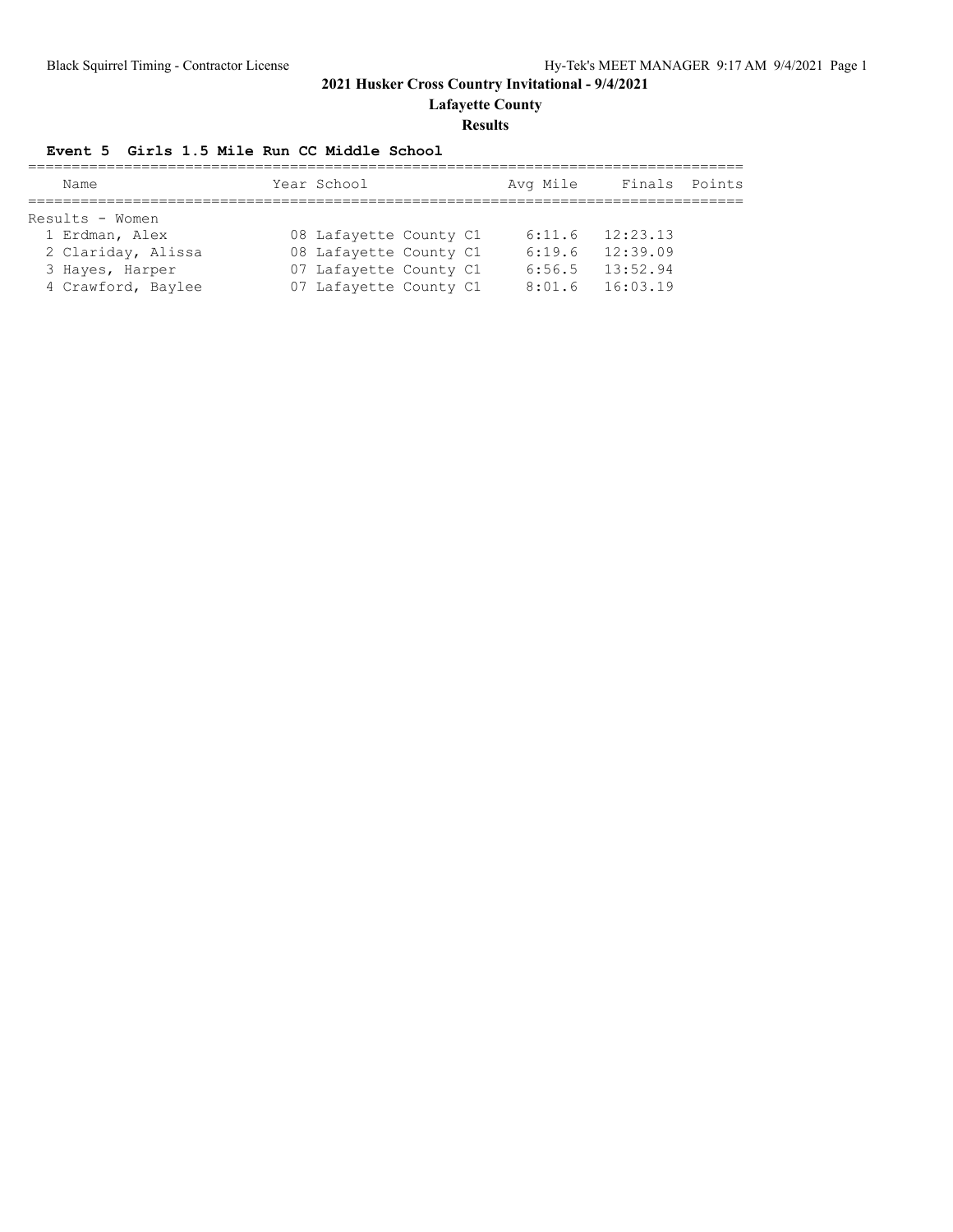**Lafayette County**

#### **Results**

# **Event 1 Girls 5k Run CC Varsity**

|   | Name                                    | Year School    |                |                        |   |   | Avg Mile |      | Finals   |      | Points         |
|---|-----------------------------------------|----------------|----------------|------------------------|---|---|----------|------|----------|------|----------------|
|   |                                         |                |                |                        |   |   |          |      |          |      |                |
|   | Results - Women                         |                |                |                        |   |   |          |      |          |      |                |
|   | 1 Linebach, Hailey                      |                |                | 10 Lafayette County HS |   |   | 7:35.2   |      | 23:34.24 |      |                |
|   | 2 Yates, Danika                         |                | 09 Knob Noster |                        |   |   | 7:52.7   |      | 24:28.41 |      | $\mathbf{1}$   |
|   | 3 Cunningham, Loren                     |                |                | 12 Lafayette County HS |   |   | 7:53.2   |      | 24:30.12 |      |                |
|   | 4 Wilcox, Serenity                      |                | 09 Knob Noster |                        |   |   | 8:09.6   |      | 25:21.14 |      | $\overline{2}$ |
|   | 5 Chambers, Andrea                      | 10 Oak Grove   |                |                        |   |   | 8:19.7   |      | 25:52.34 |      |                |
|   | 6 Collier, Abigail                      |                | 12 Knob Noster |                        |   |   | 8:24.4   |      | 26:07.08 |      | 3              |
|   | 7 Robles, Haley                         |                | 12 Knob Noster |                        |   |   | 8:27.5   |      | 26:16.60 |      | 4              |
|   | 8 Stiles, Allison                       | 10 Knob Noster |                |                        |   |   | 8:30.2   |      | 26:24.89 |      | 5              |
| 9 | Sturgill, Gretchen                      | 10 Knob Noster |                |                        |   |   | 8:33.8   |      | 26:36.08 |      | 6              |
|   | 10 Dooley, Isabelle                     | 09 Richmond    |                |                        |   |   | 8:38.3   |      | 26:50.06 |      |                |
|   | 11 McBride, Madelyn                     |                |                | 12 Lafayette County HS |   |   | 8:39.5   |      | 26:53.90 |      |                |
|   | 12 Holt, Kaylee                         | 12 Oak Grove   |                |                        |   |   | 8:52.6   |      | 27:34.62 |      |                |
|   | 13 Roberts, Violet                      | 11 Knob Noster |                |                        |   |   | 8:59.2   |      | 27:55.01 |      | 7              |
|   | 14 Cavanah, Livia                       | 10 Richmond    |                |                        |   |   | 10:17.3  |      | 31:57.60 |      |                |
|   | 15 Erskine, Aspen                       | 11 Richmond    |                |                        |   |   | 12:40.2  |      | 39:21.70 |      |                |
|   |                                         |                | Team Scores    |                        |   |   |          |      |          |      |                |
|   | Rank Team                               | Total          | $\mathbf{1}$   | $\mathcal{L}$          | 3 | 4 | 5        | $*6$ | $*7$     | $*8$ | $*9$           |
|   | Results - Women                         |                |                |                        |   |   |          |      |          |      |                |
|   | 1 Knob Noster<br>Total Time: 2:08:38.12 | 15             | $\mathbf{1}$   | $\mathcal{L}$          | 3 | 4 | 5        | 6    | 7        |      |                |

Average: 25:43.63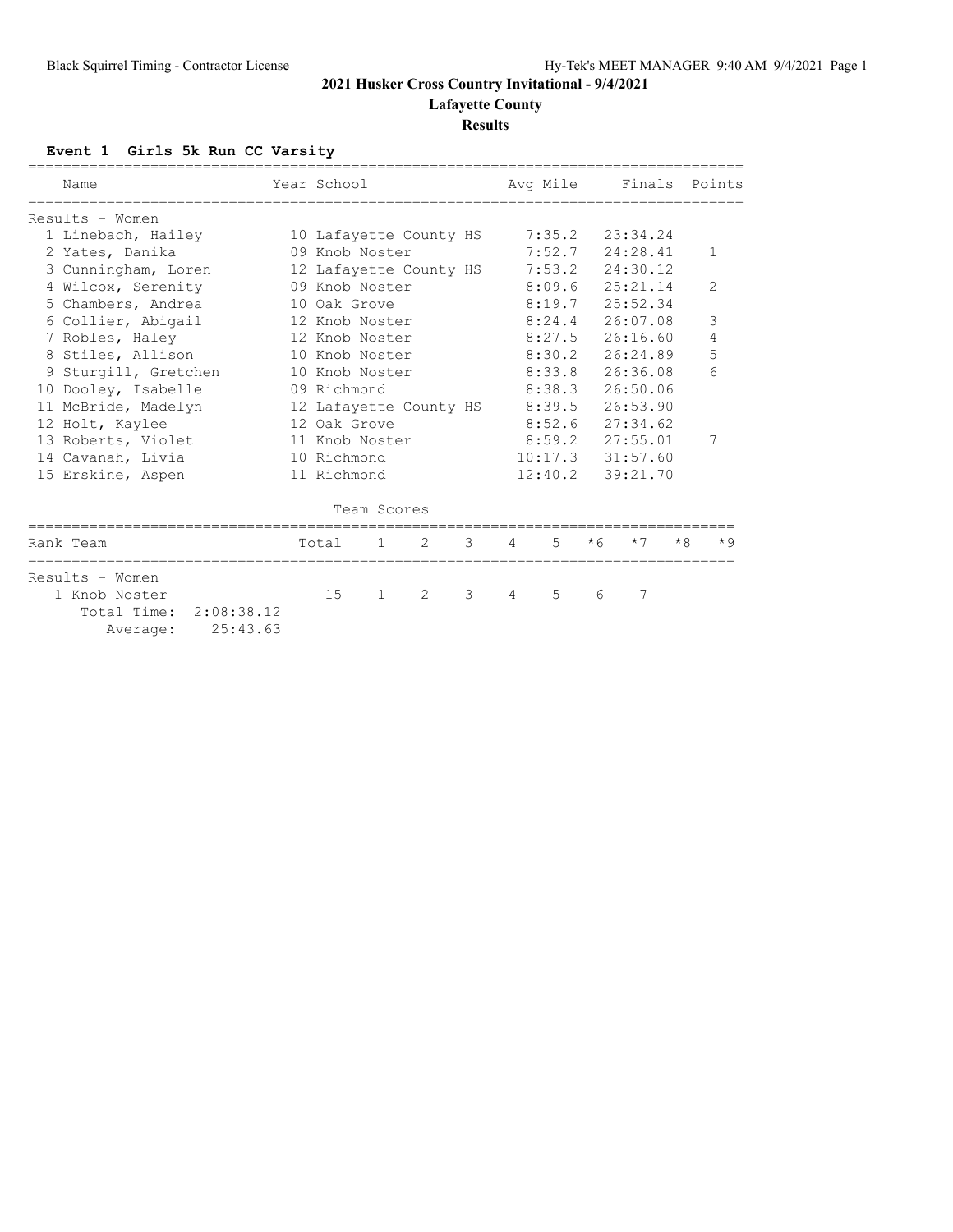**Lafayette County**

#### **Results**

# **Event 6 Boys 1.5 Mile Run CC Middle School**

| Name                  | Year School            |  | Avg Mile | Finals Points |  |
|-----------------------|------------------------|--|----------|---------------|--|
|                       |                        |  |          |               |  |
| Results - Men         |                        |  |          |               |  |
| 1 Fitzgerel, Colton   | 08 Lafayette County C1 |  | 7:31.8   | 15:03.59      |  |
| 2 Dyer, Alex          | 07 Lafayette County C1 |  | 8:05.5   | 16:11.01      |  |
| 3 Cunningham, Zachary | 07 Lafayette County C1 |  | 8:26.7   | 16:53.36      |  |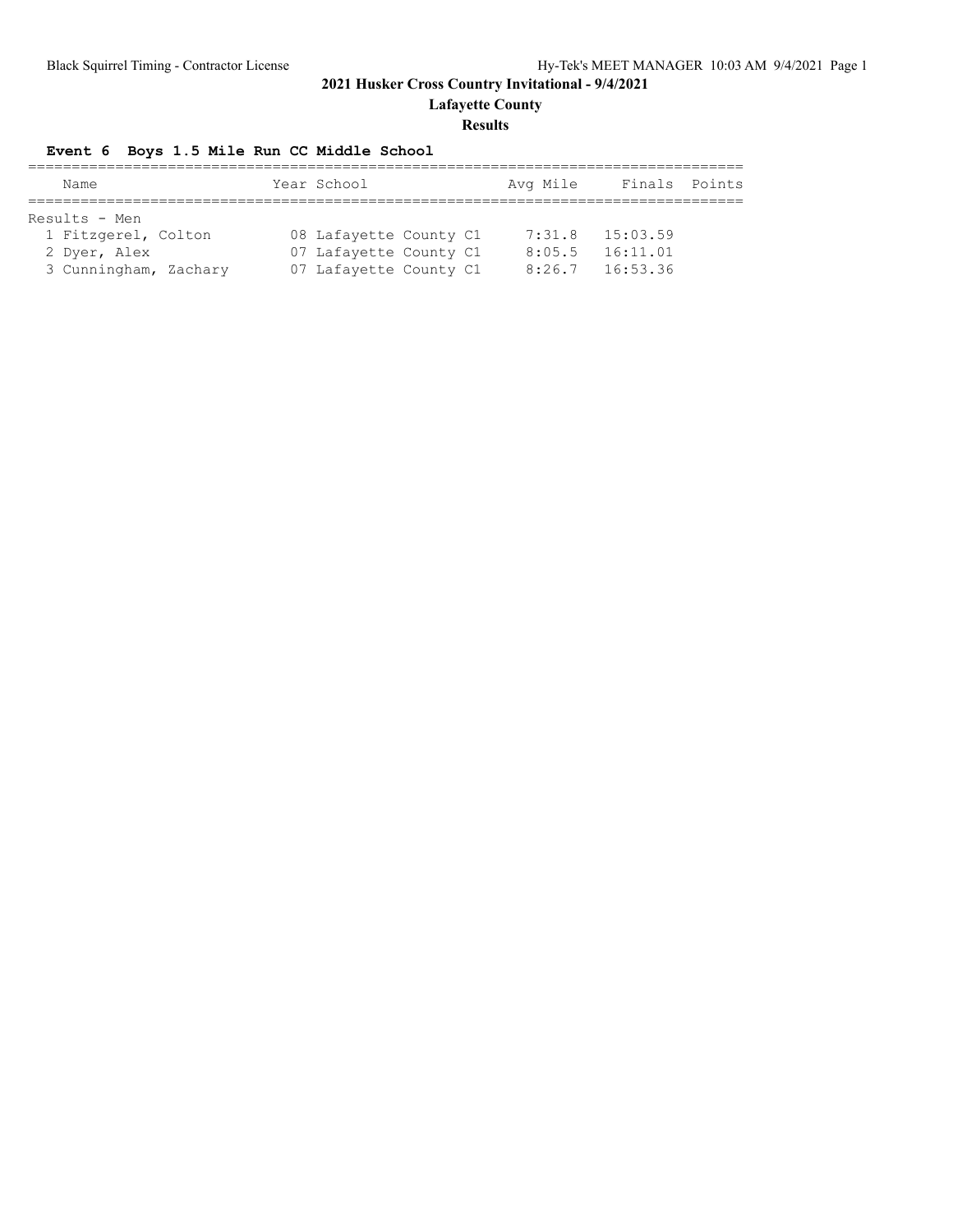**Lafayette County**

## **Results**

**Event 2 Boys 5k Run CC Varsity**

Average: 25:37.30

| Name                                          | Year School |                |                        |    |    | Avg Mile |      | Finals   |    | Points |
|-----------------------------------------------|-------------|----------------|------------------------|----|----|----------|------|----------|----|--------|
| Results - Men                                 |             |                |                        |    |    |          |      |          |    |        |
| 1 Grumke, Charles                             |             |                | 12 Lafayette County HS |    |    | 6:19.8   |      | 19:39.82 |    | 1      |
| 2 McClain, Cameron                            |             | 11 Oak Grove   |                        |    |    | 6:24.2   |      | 19:53.46 |    | 2      |
| 3 Wallace, Noah                               |             | 10 Knob Noster |                        |    |    | 6:26.1   |      | 19:59.37 |    | 3      |
| 4 Barnes, Jaxon                               |             |                | 11 Lafayette County HS |    |    | 6:34.3   |      | 20:24.88 |    | 4      |
| 5 Martinko, Kadan                             |             | 11 Oak Grove   |                        |    |    | 6:38.5   |      | 20:37.88 |    | 5      |
| 6 Rivera, Micah                               |             | 09 Knob Noster |                        |    |    | 6:42.9   |      | 20:51.58 |    | 6      |
| 7 Cunningham, Logan                           |             |                | 12 Lafayette County HS |    |    | 6:43.4   |      | 20:53.08 |    | 7      |
| 8 Zink, Tyler                                 |             | 10 Knob Noster |                        |    |    | 6:51.2   |      | 21:17.32 |    | 8      |
| 9 Wilhelm, Levi                               |             | 10 Knob Noster |                        |    |    | 6:57.0   |      | 21:35.48 |    | 9      |
| 10 Goedeke, Sheldon                           |             | 11 Richmond    |                        |    |    | 6:58.2   |      | 21:39.17 |    | 10     |
| 11 Collier, Jonathan                          |             | 10 Knob Noster |                        |    |    | 7:02.3   |      | 21:52.03 |    | 11     |
| 12 Zimmerschied, Carson                       |             | 10 Knob Noster |                        |    |    | 7:05.3   |      | 22:01.09 |    | 12     |
| 13 Slater, Stephen                            |             | 12 Richmond    |                        |    |    | 7:06.3   |      | 22:04.48 |    | 13     |
| 14 Hagle, Josh                                |             | 10 Knob Noster |                        |    |    | 7:15.2   |      | 22:31.91 |    | 14     |
| 15 Weaver, Logan                              |             |                | 12 Lafayette County HS |    |    | 7:20.8   |      | 22:49.30 |    | 15     |
| 16 Freitas, Bailey                            |             | 10 Knob Noster |                        |    |    | 7:21.8   |      | 22:52.55 |    |        |
| 17 Frye, Dominic                              |             |                | 11 Lafayette County HS |    |    | 7:26.0   |      | 23:05.65 |    | 16     |
| 18 Merritt, Jameel                            |             |                | 10 Lafayette County HS |    |    | 7:26.3   |      | 23:06.44 |    | 17     |
| 19 Vaughn, Eli                                |             | 09 Knob Noster |                        |    |    | 7:29.1   |      | 23:15.30 |    |        |
| 20 Aversman, Levi                             |             |                | 12 Lafayette County HS |    |    | 7:45.3   |      | 24:05.46 |    | 18     |
| 21 McGinnis, Daxton                           |             | 09 Richmond    |                        |    |    | 7:45.9   |      | 24:07.45 |    | 19     |
| 22 Cockrum, Declan                            |             | 10 Richmond    |                        |    |    | 7:46.3   |      | 24:08.53 |    | 20     |
| 23 Turpin, Nate                               |             | 10 Knob Noster |                        |    |    | 7:50.7   |      | 24:22.23 |    |        |
| 24 Russell, Jamison                           |             | 11 Richmond    |                        |    |    | 8:01.2   |      | 24:54.83 |    | 21     |
| 25 McBride, Jaecob                            |             |                | 10 Lafayette County HS |    |    | 8:12.9   |      | 25:31.10 |    |        |
| 26 Pottorff, Cory                             |             |                | 10 Lafayette County HS |    |    | 8:19.4   |      | 25:51.41 |    |        |
| 27 Bacus, Jacob                               |             | 11 Oak Grove   |                        |    |    | 8:25.1   |      | 26:09.22 |    | 22     |
| 28 Fundaburg, Drew                            |             | 09 Knob Noster |                        |    |    | 8:46.2   |      | 27:14.64 |    |        |
| 29 Iles, Luke                                 |             |                | 09 Lafayette County HS |    |    | 8:50.5   |      | 27:28.02 |    |        |
| 30 Logan, Saul                                |             | 09 Oak Grove   |                        |    |    | 9:11.9   |      | 28:34.59 |    | 23     |
| 31 Cunningham, Nicholas                       |             | 09 Oak Grove   |                        |    |    | 10:34.6  |      | 32:51.35 |    | 24     |
|                                               |             | Team Scores    |                        |    |    |          |      |          |    |        |
| Rank Team                                     | Total       | 1              | 2                      | 3  | 4  | 5        | * 6  | $*7$     | *8 | * 9    |
|                                               |             |                |                        |    |    |          |      |          |    |        |
| Results - Men                                 |             |                |                        |    |    |          |      |          |    |        |
| 1 Knob Noster                                 | 37          | 3              | 6                      | 8  | 9  | $1\,1$   | $12$ | 14       |    |        |
| Total Time:<br>1:45:35.78                     |             |                |                        |    |    |          |      |          |    |        |
| 21:07.16<br>Average:<br>2 Lafayette County HS |             | $\mathbf{1}$   |                        | 7  |    |          |      | 18       |    |        |
|                                               | 43          |                | 4                      |    | 15 | 16       | 17   |          |    |        |
| Total Time:<br>1:46:52.73                     |             |                |                        |    |    |          |      |          |    |        |
| 21:22.55<br>Average:<br>3 Oak Grove           | 76          | $\overline{2}$ | 5                      | 22 | 23 | 24       |      |          |    |        |
|                                               |             |                |                        |    |    |          |      |          |    |        |
| Total Time:<br>2:08:06.50                     |             |                |                        |    |    |          |      |          |    |        |